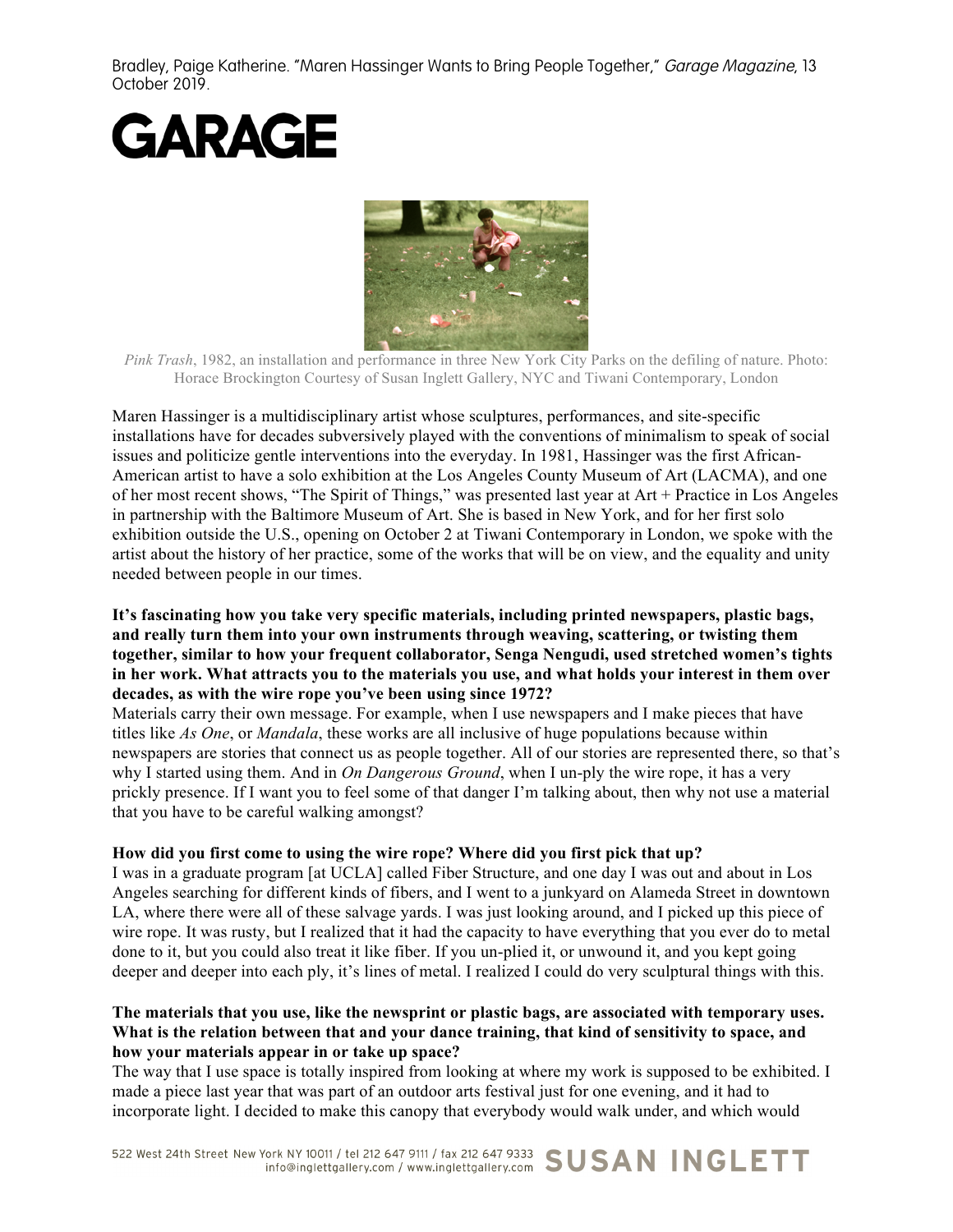create a very bright pink light so that anyone that walked under it became pink regardless of what your race or skin tone was. That related to an idea about equality, that we should all begin to think of ourselves as people who need to work together to help one another, to save our planet, to get justice for all.



"On Dangerous Ground," 1981, Wire rope. Courtesy of Susan Inglett Gallery, NYC and Tiwani Contemporary, London

# **Pink is a color that you've used very consistently, even going back to the 1982 performance** *Pink Trash***, and then your recent re-staging of it in 2017 for the Brooklyn Museum show "We Wanted a Revolution: Black Radical Women, 1965-85." The use of this specific color seems to also lead one towards the way you use language in your work.**

If you put complementary colors next to one another, both of those hues pop and become stronger. For this piece, which was originally an outdoor installation in Central Park, Van Cortlandt Park, and Prospect Park in New York, I first picked up all the existing trash, and then I put down all of this pink trash that I had either bought or painted, or pink paper from the stationery store. I'd crumple these things up and spread them around next to where I removed the original trash from the grass, and that's what made *Pink Trash*. The first time I ever did something like that was for a piece called *Pink Paths* in 1982 in an abandoned neighborhood in Lynnwood, California. They were building the highway, and they had started, but it wasn't finished then and it never would be. I painted the paths that led to abandoned houses, and what used to be roadways, pink. And I noticed how pink the hue looked when it got next to a patch of grass.

## **Writing appears in this show on some previously un-exhibited works on paper, spanning at least several years. In** *Savannah***, from 2007, that word is repeated over and over again as the drawing, so that the word itself becomes abstract and multi-faceted in its implications, like your sculptures, through the repetition of a particular element.**

I came along at the time of "Primary Structures" [a major exhibition of new art, later called Minimalism, curated by Kynaston McShine at the Jewish Museum in New York in 1966] and that's where I get a lot of my ideas on repetition from. That was the culture of art when I was a student, and becoming a practicing artist. What I do with words does stem from the repetition that I saw in minimal art, but it's also about meditating on the land and nature. So if I write "Savannah" 150 times on a piece of paper, I really thought about the savannah. And I really daydreamed about it: What it would be like to be there, what it was like in the very beginning when there were many savannahs, what it was like when the original people lived there. It's meditation.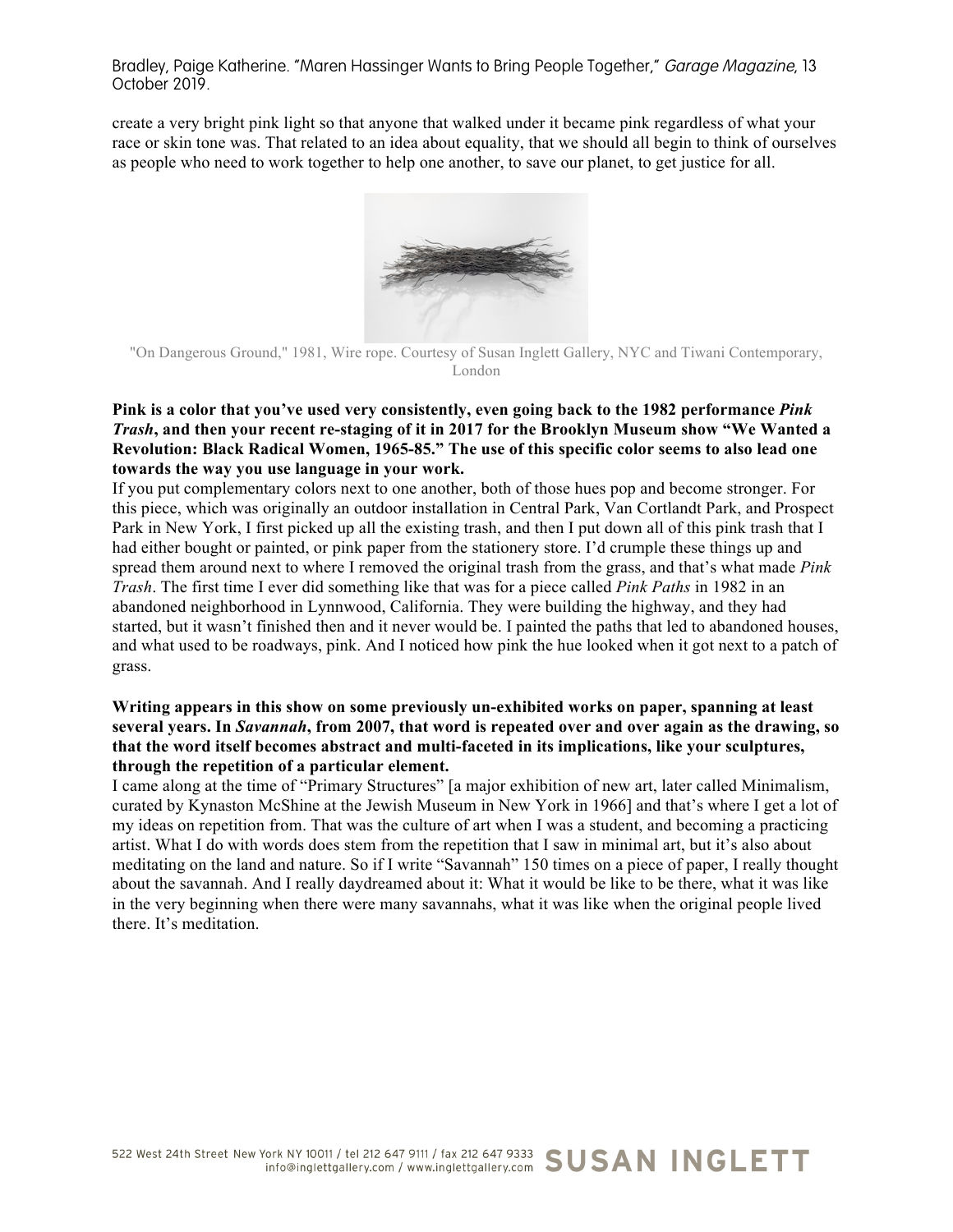| hvannah   | Savannah          | Savannah  | Samarah   |
|-----------|-------------------|-----------|-----------|
| avancah   | Savanneh          | taracach  | tavannah  |
| burnnah   | Savannah          | barnnock  | favranch  |
| warrent   | Savannah          | fervanaah | favances  |
| ervannah  | favannah          | Savannah  | Savannah  |
| wancah    | Sarragah          | famarah   | Savannah  |
| bararach. | Savannah          | favannah  | favornaak |
| favannah  | favornah          | Savanaah  | tavannah  |
| formanah  | forvanaah         | Savanna   | Auvannah  |
| Sararock  | Savannah          | favannah  | Sarannah  |
| avannah   | favannah          | Sowaarch  | tamarah   |
| favannah  | Savannah          | Savanach  | Savannah  |
| favannah  | Sammal            | Savannah  | Savannah  |
|           | favarrah          | favanah   | Savannah  |
| favanah   | favarrack         | forward   | Surannah  |
| bevaroch  |                   |           | towanach  |
| favannah  | Savannah          | fromal    | Spranned  |
| thornach  | Savannah          | Invannad  |           |
| barranch  | Savannah Savanna  |           | Savannah  |
| favannad  | Auvanal Anvance   |           | forvanaal |
| turnwad   | Surannah favourel |           | Savannad  |
|           |                   |           |           |

"Savannah," 2007, Ink on paper. Courtesy of Susan Inglett Gallery, NYC and Tiwani Contemporary, London

#### **Do you write regularly as part of your practice?**

I do, I have notebooks and I write there, although with all of this recent interest in my work, and the constant talking that I'm doing about it, I feel less inclined to have the conversations with myself that I used to have there.

### **It's now becoming extroverted, in interviews like this, or through other venues?**

Yes, because that was the only place that I had for expressing myself, really.

#### **Does that shift change how you think about your work?**

It does. When something becomes public that was only private, it will change. I thought I was in a cage making work, but now it seems like there's a lot of people who know about it, and want to know more about it, and I'm happy to talk about it so that even more people know about it. It's not a solitary practice anymore.



"Sit Upons," 2010, New York Times newspapers. Photo: Joshua White, Los Angeles, CA. Courtesy of Susan Inglett Gallery, NYC and Tiwani Contemporary, London

# **For another sculpture in the show, the** *Sit Upons* **from 2010 and 2015 consist of 300 copies of the** *New York Times* **woven together as thirty pieces of plaited strips of newspaper displayed in ten distinct piles. Is it important to you that a viewer have a sense of how your work is made, that they can see an evident method of construction, and your intent through that?**

Part of the reason why they are made that way is that the technique was something that I used to do when I was a Campfire Girl. During day camp we might make these sit-upons, which are a simple grid of folded newspapers woven together, and then at the end of the day we would take these and sit on them and have what we would call a powwow. Campfire Girls was based on Native American lore, and so the idea is that you come together and you talk about what you did during the day, and sing together, and talk